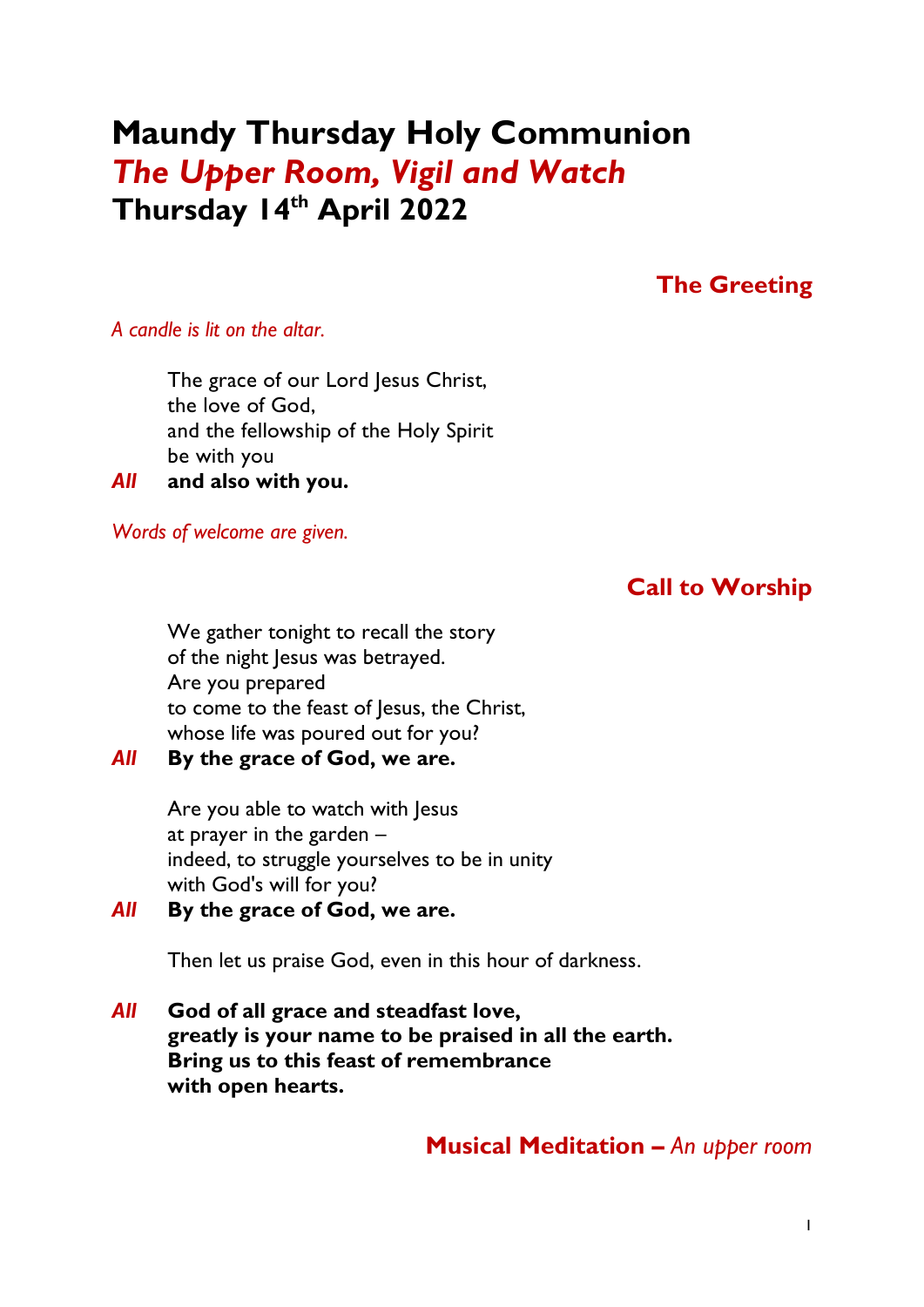## **Prayers of Penitence**

Our Lord Jesus Christ says: 'If you love me, keep my commandments.' 'Unless I wash you, you have no part in me.' 'Let us confess to almighty God our sins against his love, and ask him to cleanse us.

Have mercy on us, O God, in your great goodness; according to the abundance of your compassion blot out our offences. Lord, have mercy.

#### *All* **Lord, have mercy.**

Against you only have we sinned and done what is evil in your sight. Christ, have mercy.

#### *All* **Christ, have mercy.**

Purge us from our sin and we shall be clean; wash us and we shall be whiter than snow. Lord, have mercy.

#### *All* **Lord, have mercy.**

May the Father forgive *us* by the death of his Son and strengthen *us* to live in the power of the Spirit all *our* days.

*All* **Amen.**

### **Hymn –** *Amazing Grace (no.29)*

*All* **Amazing grace, how sweet the sound That saved a wretch like me I once was lost, but now I am found Was blind, but now I see**

> **'Twas grace that taught my heart to fear And grace my fears relieved How precious did that grace appear The hour I first believed**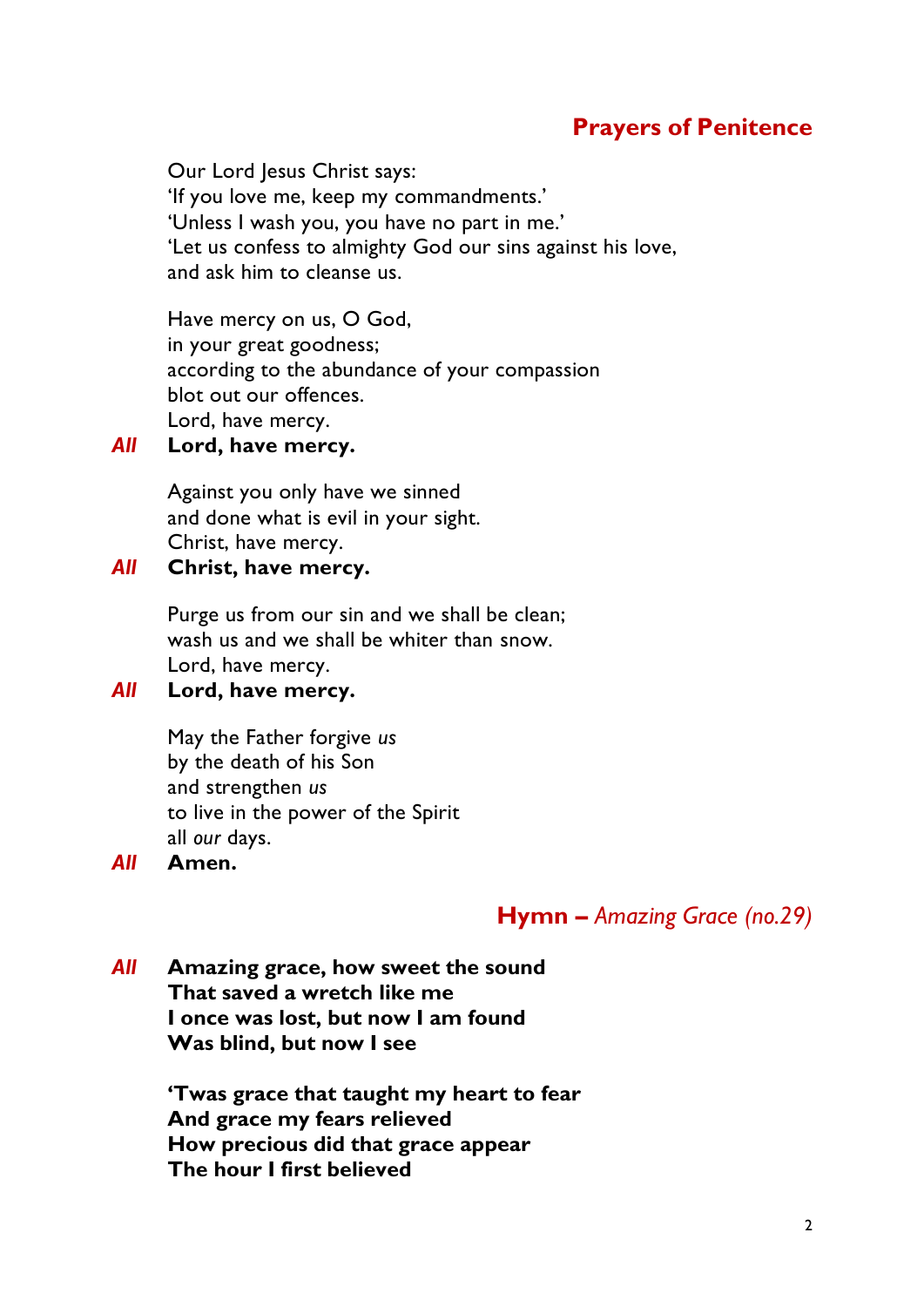**When we've been there ten thousand years Bright, shining as the sun We've no less days to sing God's praise Than when we've first begun**

### **The Collect**

God our Father, you have invited us to share in the supper which your Son gave to his Church to proclaim his death until he comes: may he nourish us by his presence, and unite us in his love; who is alive and reigns with you, in the unity of the Holy Spirit, one God, now and for ever.

*All* **Amen.**

## **Gospel Reading** *– John 13.1-17, 31b-35*

Praise to you, O Christ, King of eternal glory. I give you a new commandment, says the Lord: Love one another as I have loved you.

#### *All* **Praise to you, O Christ, King of eternal glory.**

Hear the Gospel of our Lord Jesus Christ according to John.

#### *All* **Glory to you, O Lord.**

<sup>1</sup> It was just before the Passover Festival. Jesus knew that the hour had come for him to leave this world and go to the Father. Having loved his own who were in the world, he loved them to the end.

**<sup>2</sup>** The evening meal was in progress, and the devil had already prompted Judas, the son of Simon Iscariot, to betray Jesus. **<sup>3</sup>** Jesus knew that the Father had put all things under his power, and that he had come from God and was returning to God; **<sup>4</sup>** so he got up from the meal, took off his outer clothing, and wrapped a towel around his waist. **<sup>5</sup>** After that, he poured water into a basin and began to wash his disciples' feet, drying them with the towel that was wrapped around him.

**<sup>6</sup>** He came to Simon Peter, who said to him, "Lord, are you going to wash my feet?"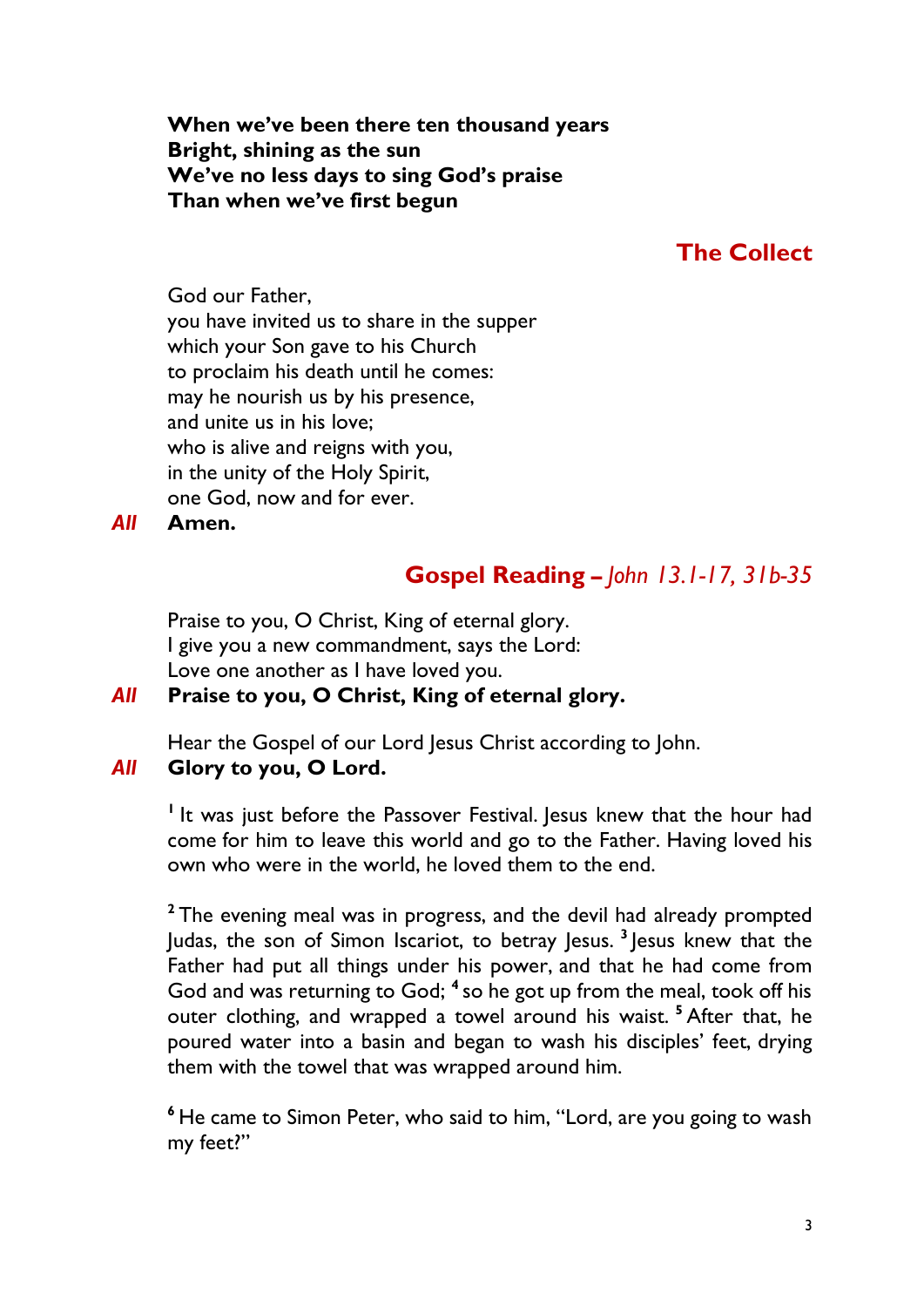<sup>7</sup> Jesus replied, "You do not realize now what I am doing, but later you will understand."

**8** "No," said Peter, "you shall never wash my feet."

Jesus answered, "Unless I wash you, you have no part with me."

**9** "Then, Lord," Simon Peter replied, "not just my feet but my hands and my head as well!"

**<sup>10</sup>** Jesus answered, "Those who have had a bath need only to wash their feet; their whole body is clean. And you are clean, though not every one of you." **<sup>11</sup>** For he knew who was going to betray him, and that was why he said not every one was clean.

<sup>12</sup> When he had finished washing their feet, he put on his clothes and returned to his place. "Do you understand what I have done for you?" he asked them. **<sup>13</sup>** "You call me 'Teacher' and 'Lord,' and rightly so, for that is what I am. **<sup>14</sup>** Now that I, your Lord and Teacher, have washed your feet, you also should wash one another's feet. **<sup>15</sup>** I have set you an example that you should do as I have done for you. **<sup>16</sup>** Very truly I tell you, no servant is greater than his master, nor is a messenger greater than the one who sent him. <sup>17</sup> Now that you know these things, you will be blessed if you do them.

**<sup>31</sup>** When Judas had left, Jesus said, "Now the Son of Man is glorified and God is glorified in him.  $32$  If God is glorified in him,  $\left[\sin \frac{1}{2}\right]$  God will glorify the Son in himself, and will glorify him at once.

**<sup>33</sup>** "My children, I will be with you only a little longer. You will look for me, and just as I told the Jews, so I tell you now: Where I am going, you cannot come.

**<sup>34</sup>** "A new command I give you: Love one another. As I have loved you, so you must love one another. **<sup>35</sup>** By this everyone will know that you are my disciples, if you love one another."

**<sup>36</sup>** Simon Peter asked him, "Lord, where are you going?"

Jesus replied, "Where I am going, you cannot follow now, but you will follow later."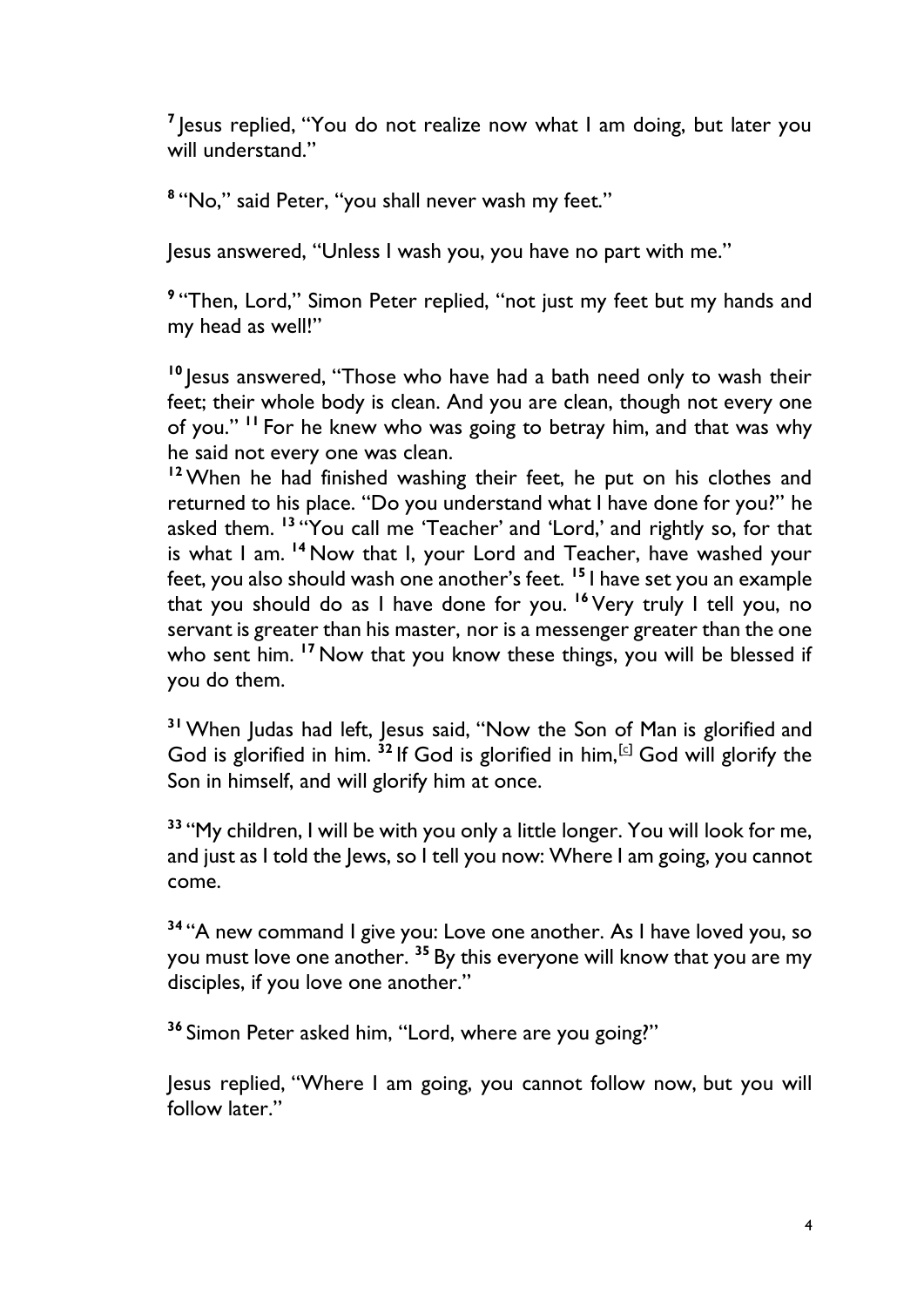**<sup>37</sup>** Peter asked, "Lord, why can't I follow you now? I will lay down my life for you."

**<sup>38</sup>** Then Jesus answered, "Will you really lay down your life for me? Very truly I tell you, before the rooster crows, you will disown me three times!

This is the Gospel of the Lord.

#### *All* **Praise to you, O Christ.**

## **Reflection**

## **The Washing of Feet**

#### *All* **Christ Jesus,**

**you show us your servant heart, emptying yourself of all but love, kneeling at our feet, washing away all that clings. Give us grace to kneel with you, to bow our proud hearts, to empty ourselves of all false status, to serve a broken world in your name. Amen.**

*People may wish to come forward to have one of their feet washed. All are invited. During the feet washing music will play (Beneath the Cross and Love Unknown).*

Lord Jesus Christ, you have taught us that what we do for the least of our brothers and sisters we do also for you: give us the will to be the servant of others as you were the servant of all, and gave up your life and died for us, but are alive and reign, now and for ever.

*All* **Amen.**

## **Prayers of Intercession**

In the power of the Spirit let us pray to the Father through Christ the saviour of the world.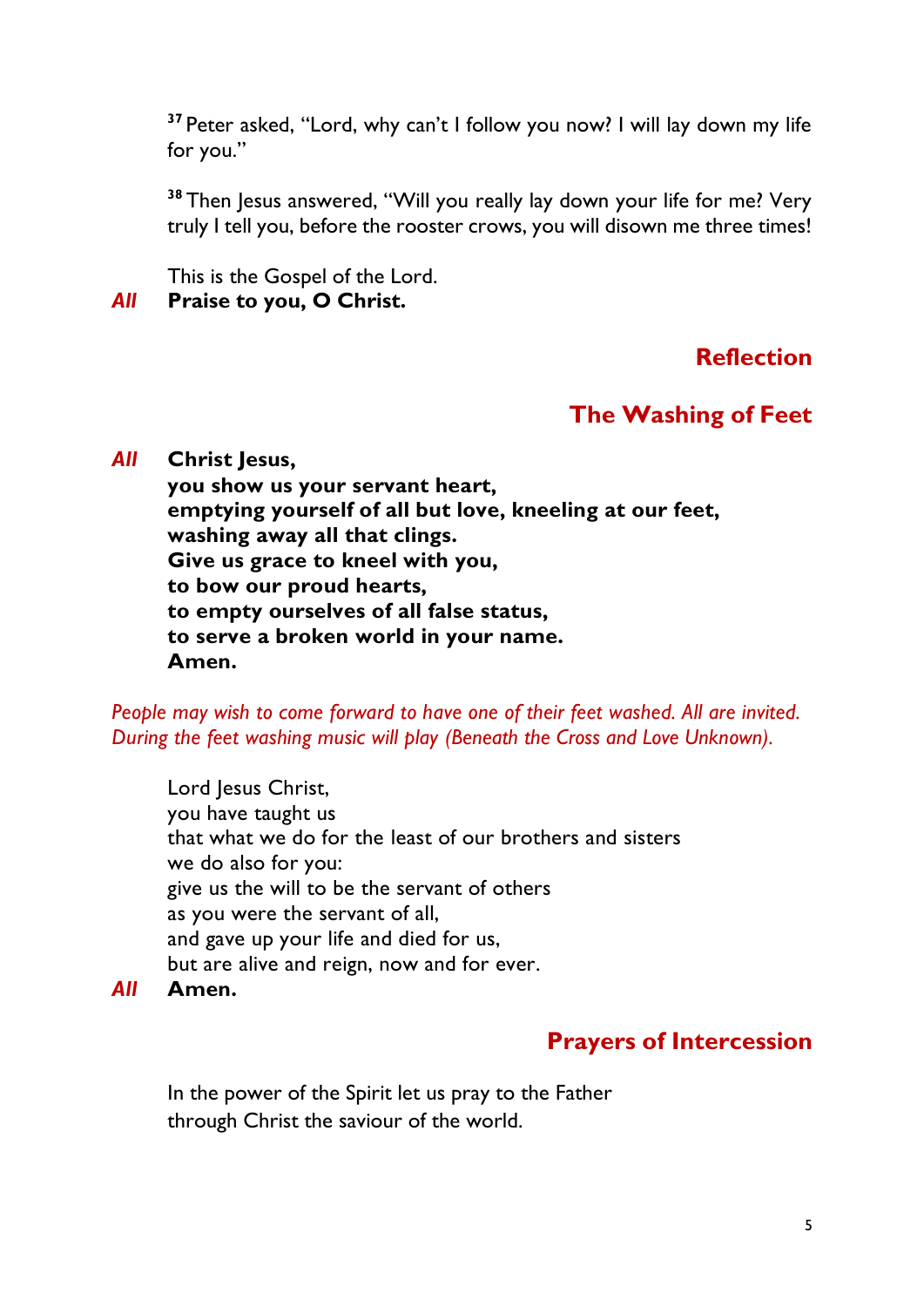Father, on this, the night he was betrayed, your Son Jesus Christ washed his disciples' feet. We commit ourselves to follow his example of love and service. Lord hear us,

#### *All* **and humble us.**

On this night he prayed for his disciples to be one. We pray for the unity of your Church. Lord hear us,

#### *All* **and humble us.**

On this night he prayed for those who were to believe in their message. We pray for the mission of your Church. Lord hear us,

#### *All* **and humble us.**

On this night he commanded his disciples to love, but suffered rejection himself. We pray for the rejected and unloved. Lord hear us

#### *All* **and humble us.**

On this night he reminded his disciples that if the world hated them it hated him first. We pray for those who are persecuted for their faith. Lord hear us

#### *All* **and humble us.**

On this night he accepted the cup of death And looked forward to the new wine of the kingdom. We remember those who have died in the peace of Christ. Lord hear us

#### *All* **and welcome all your children into paradise.**

### **The Peace**

Jesus says: 'Peace I leave with you; my peace I give to you. Do not let your hearts be troubled, neither let them be afraid.'

The peace of the Lord be always with you

#### *All* **and also with you.**

*We offer one another a sign of peace.*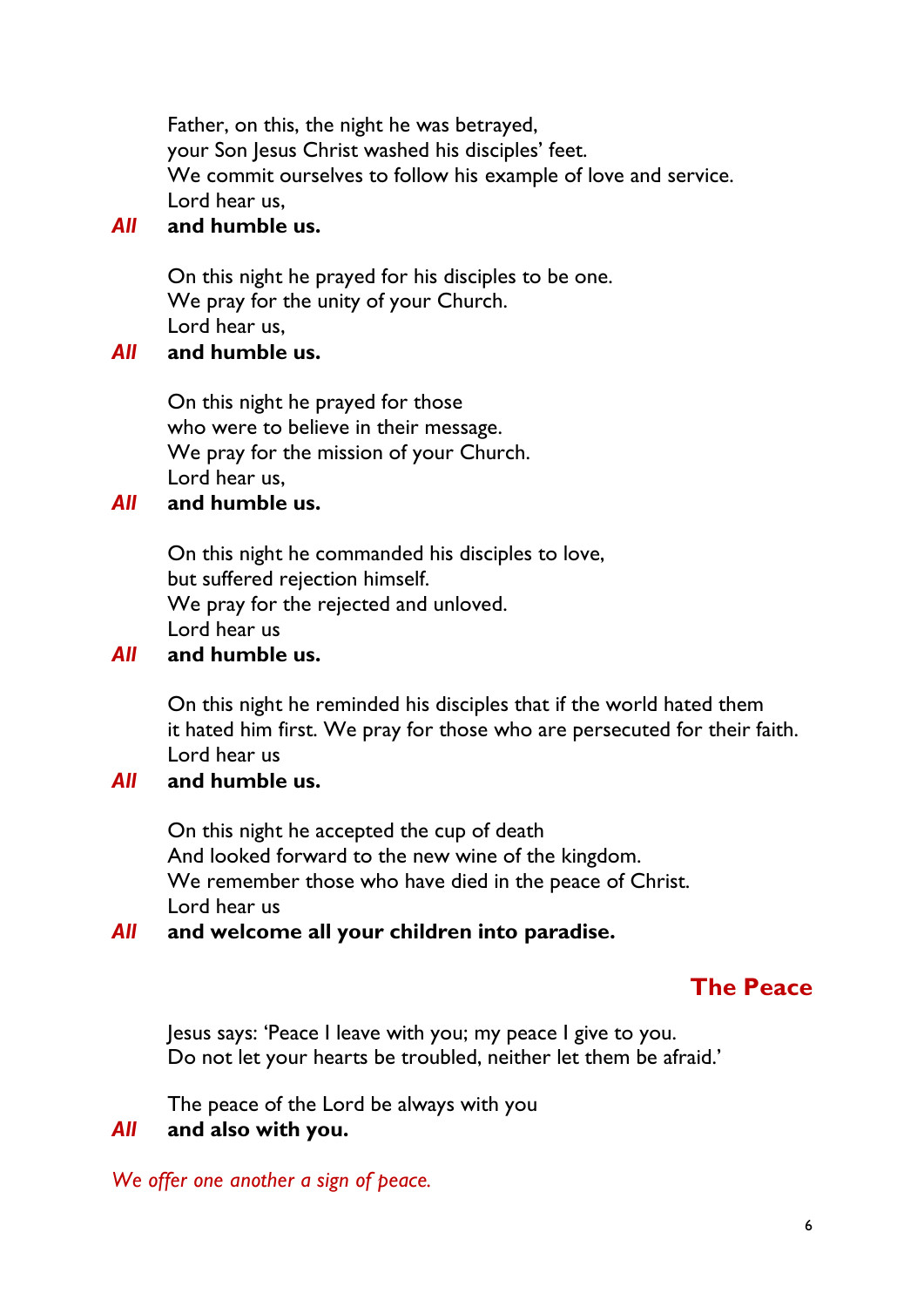### **Hymn –** *An upper room did our Lord prepare (no.38)*

*All* **An Upper Room did our Lord prepare for those he loved until the end: and his disciples still gather there to celebrate their Risen Friend.**

> **A lasting gift Jesus gave his own: to share his bread, his loving cup. Whatever burdens may bow us down, he by his Cross shall lift us up.**

**And after Supper he washed their feet for service, too, is sacrament. In him our joy shall be made complete – sent out to serve, as he was sent.**

**No end there is! We depart in peace, he loves beyond the uttermost: in every room in our Father's house he will be there as Lord and Host.**

#### **Eucharistic Prayer**

At the eucharist we are with our crucified and risen Lord. We know that it was not only our ancestors, but we who were redeemed and brought forth from bondage to freedom, from mourning to feasting. We know that as he was with them in the upper room so our Lord is here with us now.

*All* **Until the kingdom of God comes let us celebrate this feast.**

The Lord be with you *All* **and also with you.**

Lift up your hearts.

#### *All* **We lift them to the Lord.**

Let us give thanks to the Lord our God.

*All* **It is right to give thanks and praise.**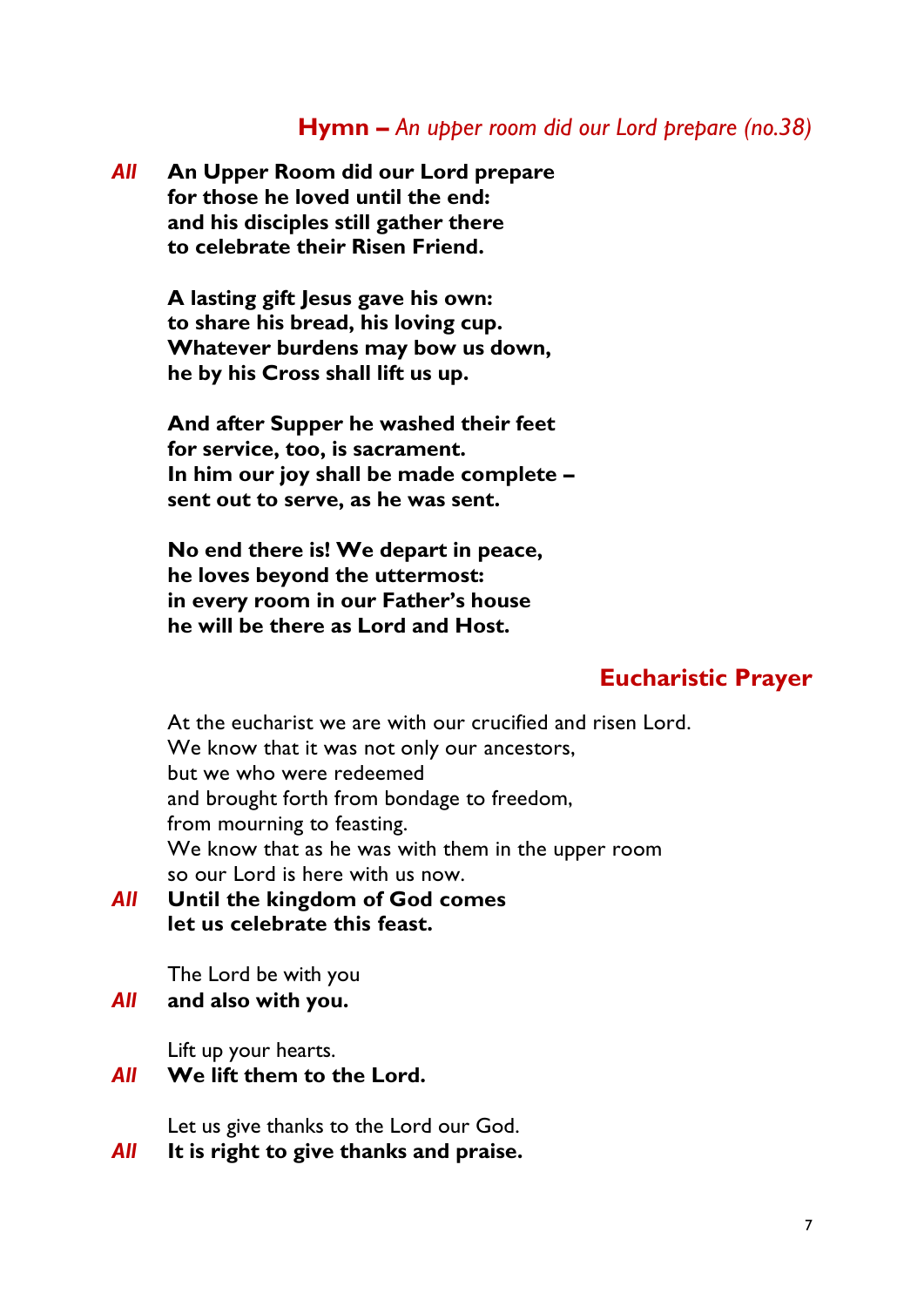It is indeed right to give you thanks, Father most holy, through Jesus Christ our Lord. For on this night he girded himself with a towel and, taking the form of a servant, washed the feet of his disciples. He gave us a new commandment that we should love one another as he has loved us. Knowing that his hour had come, in his great love he gave this supper to his disciples to be a memorial of his passion, that we might proclaim his death until he comes again, and feast with him in his kingdom. Therefore earth unites with heaven to sing a new song of praise; we too join with angels and archangels as they proclaim your glory without end:

*All* **Holy, holy, holy Lord, God of power and might, heaven and earth are full of your glory. Hosanna in the highest. Blessed is he who comes in the name of the Lord. Hosanna in the highest.**

> We praise and bless you, loving Father, through Jesus Christ, our Lord; and as we obey his command, send your Holy Spirit, that broken bread and wine outpoured may be for us the body and blood of your dear Son.

On the night before he died he had supper with his friends and, taking bread, he praised you. He broke the bread, gave it to them and said: Take, eat; this is my body which is given for you; do this in remembrance of me.

When supper was ended he took the cup of wine. Again he praised you, gave it to them and said: Drink this, all of you; this is my blood of the new covenant, which is shed for you and for many for the forgiveness of sins. Do this, as often as you drink it, in remembrance of me.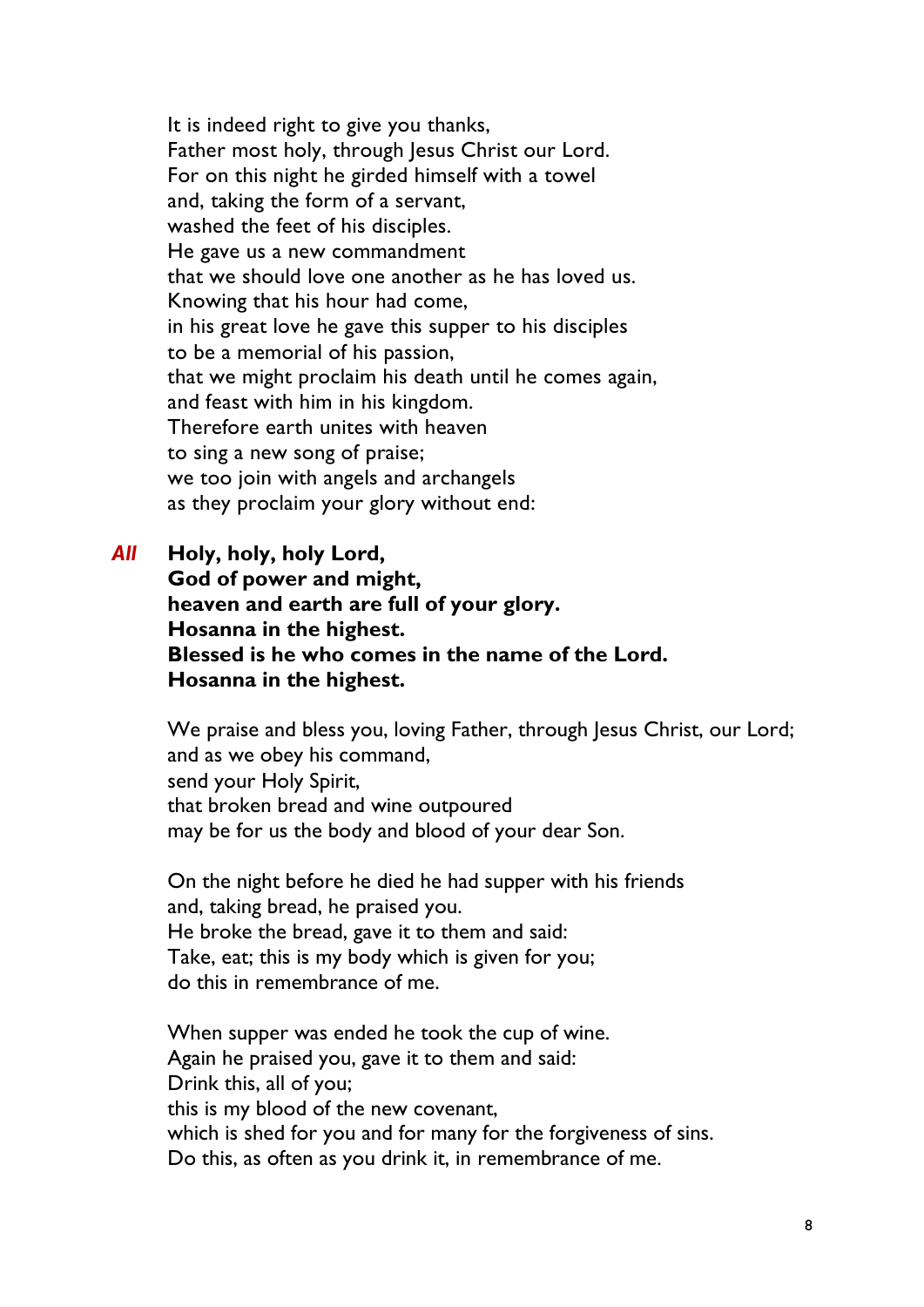So, Father, we remember all that Jesus did, in him we plead with confidence his sacrifice made once for all upon the cross.

Bringing before you the bread of life and cup of salvation, we proclaim his death and resurrection until he comes in glory.

Jesus Christ is Lord:

#### *All* **Lord, by your cross and resurrection you have set us free. You are the Saviour of the world.**

Lord of all life, help us to work together for that day when your kingdom comes and justice and mercy will be seen in all the earth.

Look with favour on your people, gather us in your loving arms and bring us with [*N and*] all the saints to feast at your table in heaven.

Through Christ, and with Christ, and in Christ, in the unity of the Holy Spirit, all honour and glory are yours, O loving Father, for ever and ever.

#### *All* **Amen.**

### **The Lord's Prayer**

Let us pray with confidence as our Saviour taught us

*All* **Our Father in heaven, hallowed be your name, your kingdom come, your will be done, on earth as in heaven. Give us today our daily bread. Forgive us our sins as we forgive those who sin against us. Lead us not into temptation but deliver us from evil.**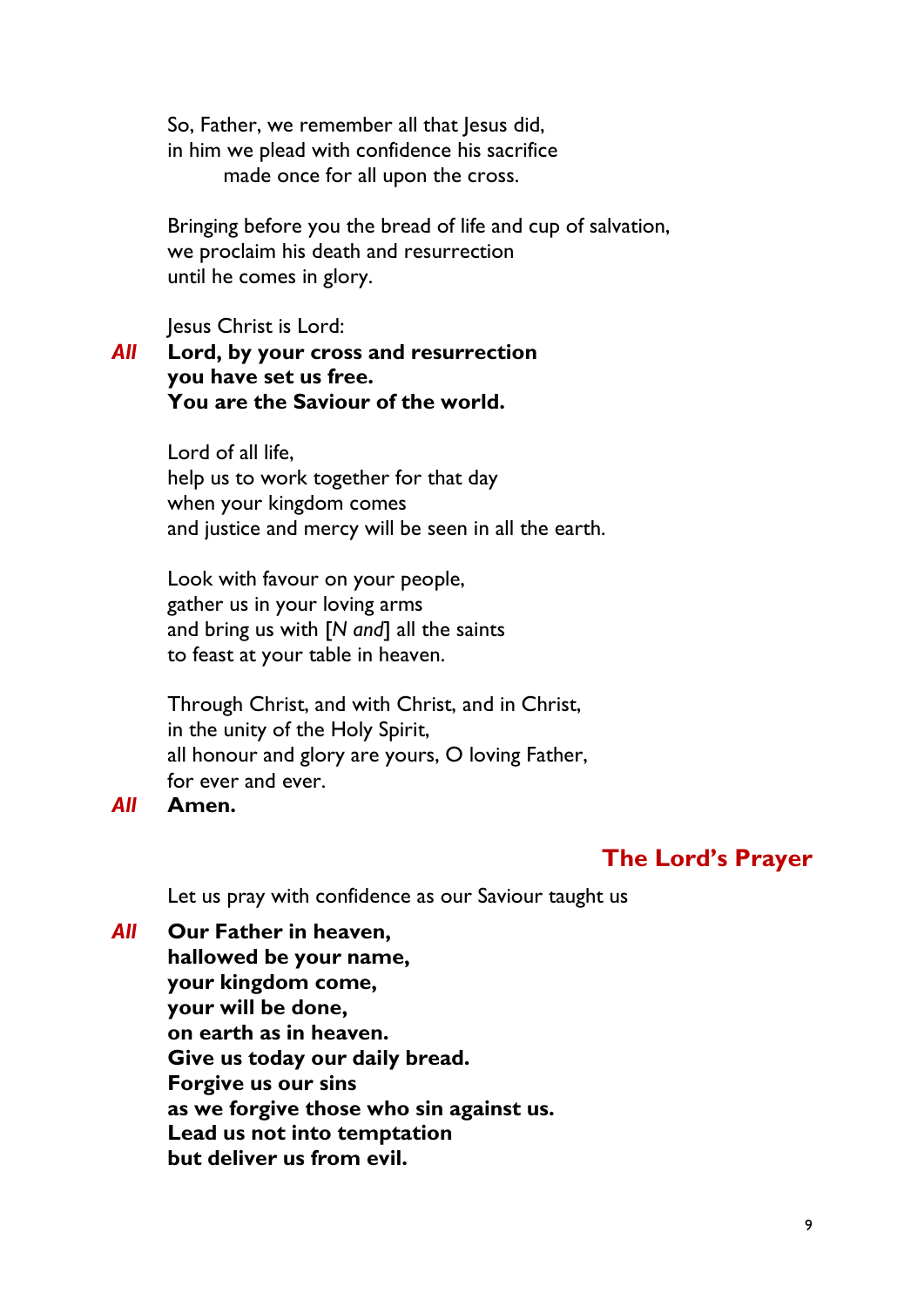**For the kingdom, the power, and the glory are yours now and for ever. Amen.**

#### **Breaking of the Bread**

*The consecrated bread is broken.*

Every time we eat this bread and drink this cup,

*All* **we proclaim the Lord's death until he comes.**

### **Agnus Dei**

*All* **Lamb of God, you take away the sin of the world, have mercy on us.**

> **Lamb of God, you take away the sin of the world, have mercy on us.**

> **Lamb of God, you take away the sin of the world, grant us peace.**

## **Giving of Communion**

Draw near with faith. Receive the body of our Lord Jesus Christ which he gave for you, and his blood which he shed for you. Eat in remembrance that he died for you, and feed on him in your hearts by faith with thanksgiving.

*The minister and the people receive Communion or a blessing.*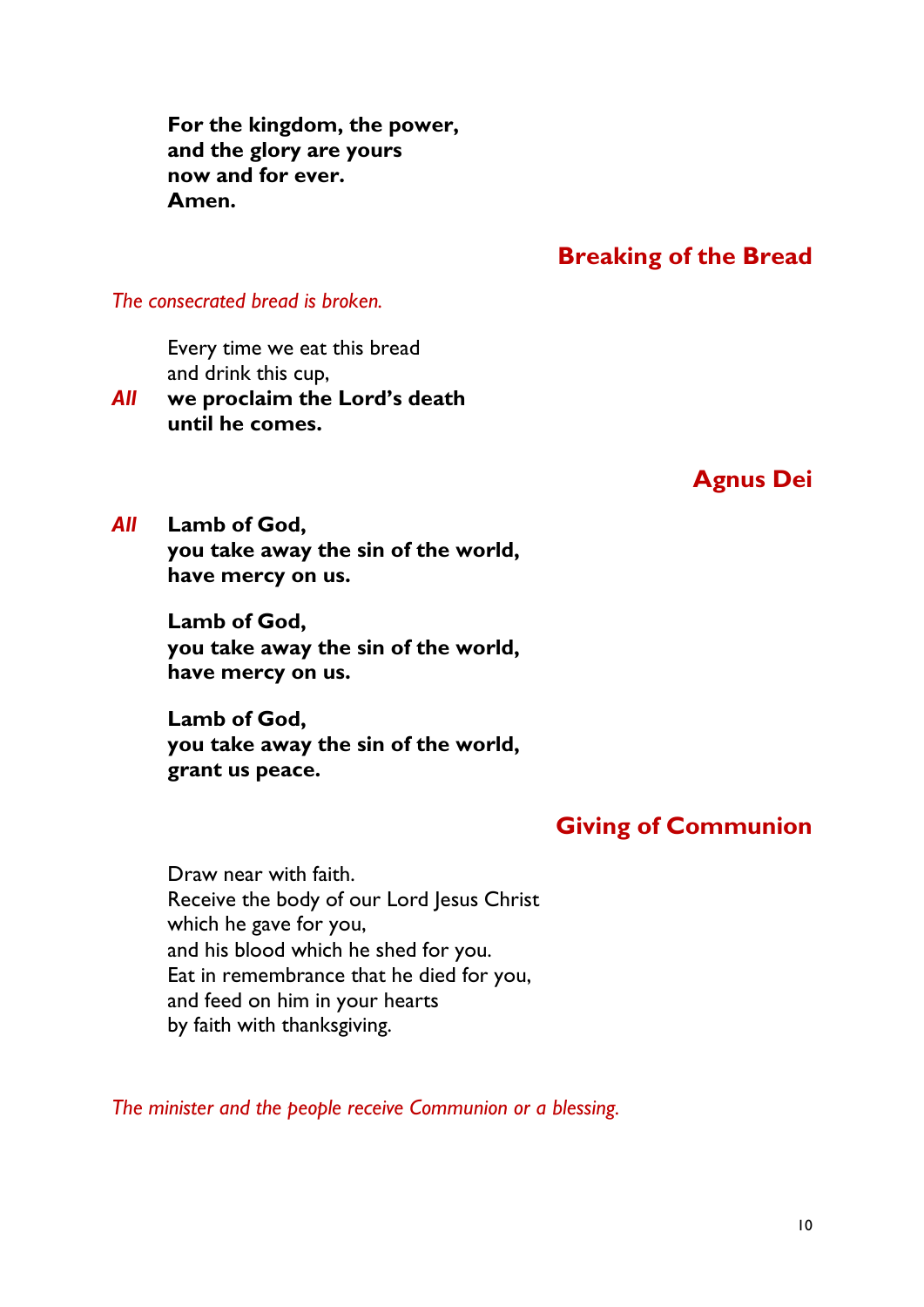## **Prayer After Communion**

Lord Jesus Christ, you have taught us that what we do for the least of our brothers and sisters we do also for you: give us the will to be the servant of others as you were the servant of all, and gave up your life and died for us, but are alive and reign, now and for ever.

*All* **Amen.**

#### **Hymn –** *When I survey the wondrous cross (no.738)*

*All* **When I survey the wondrous cross on which the Prince of glory died, my richest gain I count but loss, and pour contempt on all my pride.**

> **Forbid it, Lord, that I should boast save in the death of Christ, my God! All the vain things that charm me most, I sacrifice them through his blood.**

**See, from his head, his hands, his feet, sorrow and love flow mingled down. Did e'er such love and sorrow meet, or thorns compose so rich a crown?**

**Were the whole realm of nature mine, that were a present far too small. Love so amazing, so divine, demands my soul, my life, my all.**

*If you wish to depart before the Vigil and Watch please do so during this final hymn.*

**The Vigil**

*The church is stripped of its adornments for Good Friday.*

*After an extended silence the Vigil concludes with:*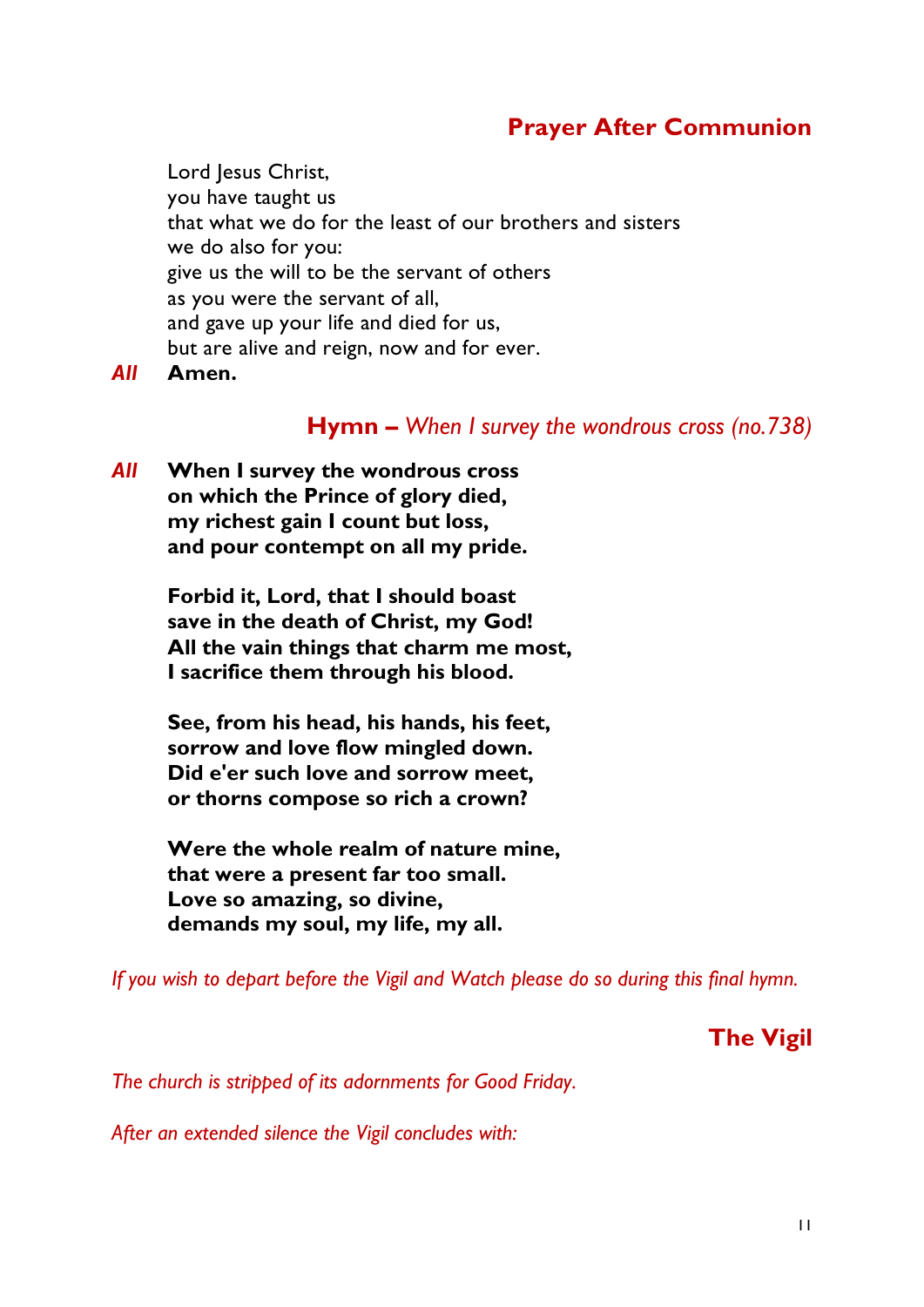## **The Gospel of the Watch –** *Mark 14.26-end*

**<sup>26</sup>** When Jesus and his disciples had sung a hymn, they went out to the Mount of Olives.

**<sup>27</sup>** "You will all fall away," Jesus told them, "for it is written: "'I will strike the shepherd,

and the sheep will be scattered.'

<sup>28</sup> But after I have risen, I will go ahead of you into Galilee."

**<sup>29</sup>** Peter declared, "Even if all fall away, I will not."

<sup>30</sup> "Truly I tell you," lesus answered, "today – yes, tonight – before the rooster crows twice you yourself will disown me three times."

**<sup>31</sup>** But Peter insisted emphatically, "Even if I have to die with you, I will never disown you." And all the others said the same.

**<sup>32</sup>** They went to a place called Gethsemane, and Jesus said to his disciples, "Sit here while I pray." **<sup>33</sup>** He took Peter, James and John along with him, and he began to be deeply distressed and troubled. **<sup>34</sup>** "My soul is overwhelmed with sorrow to the point of death," he said to them. "Stay here and keep watch."

**<sup>35</sup>** Going a little farther, he fell to the ground and prayed that if possible the hour might pass from him. **<sup>36</sup>** *"Abba*, Father," he said, "everything is possible for you. Take this cup from me. Yet not what I will, but what you will."

<sup>37</sup> Then he returned to his disciples and found them sleeping. "Simon," he said to Peter, "are you asleep? Couldn't you keep watch for one hour? **<sup>38</sup>** Watch and pray so that you will not fall into temptation. The spirit is willing, but the flesh is weak."

**<sup>39</sup>** Once more he went away and prayed the same thing. **<sup>40</sup>** When he came back, he again found them sleeping, because their eyes were heavy. They did not know what to say to him.

**<sup>41</sup>** Returning the third time, he said to them, "Are you still sleeping and resting? Enough! The hour has come. Look, the Son of Man is delivered into the hands of sinners. **<sup>42</sup>** Rise! Let us go! Here comes my betrayer!"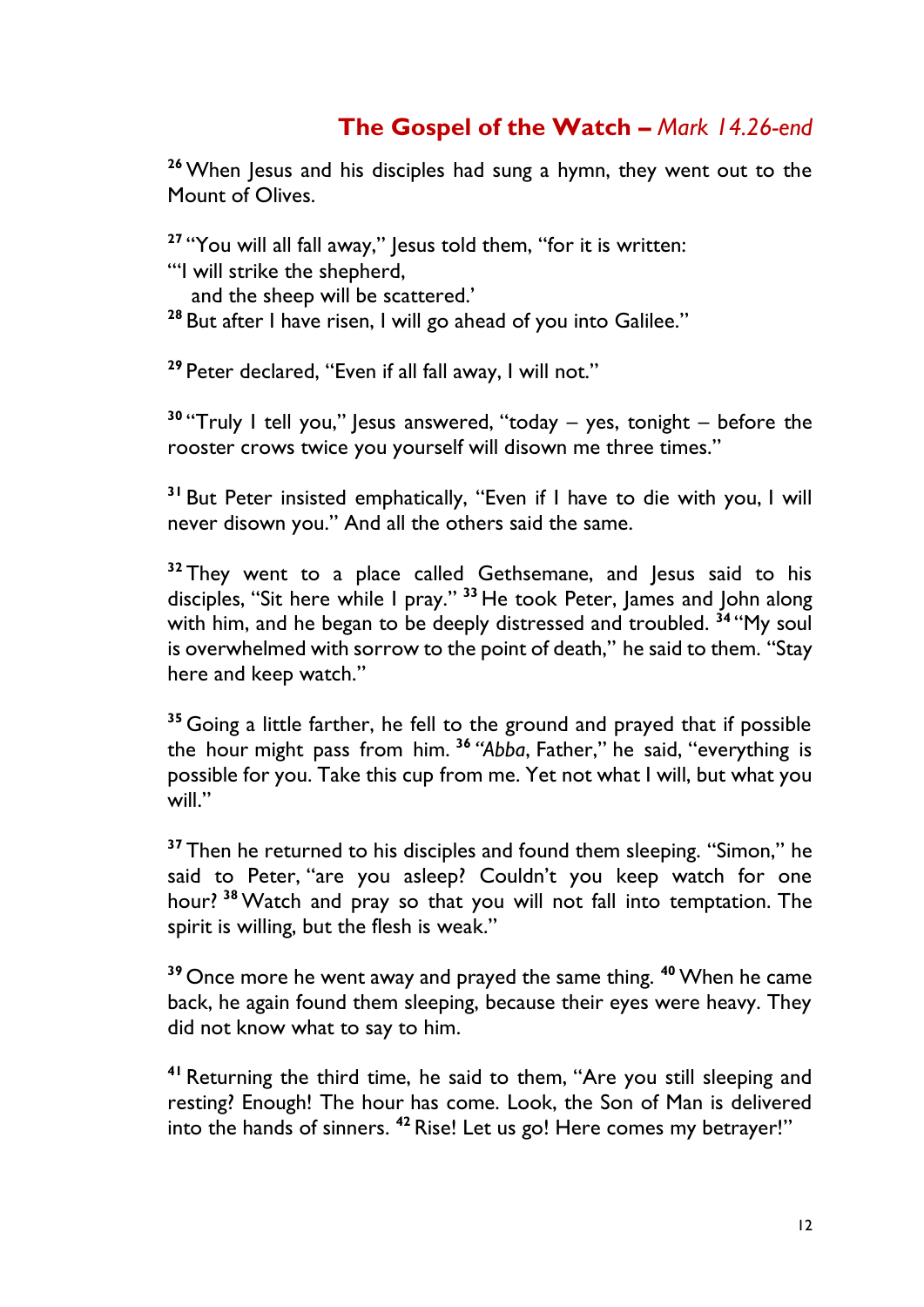**<sup>43</sup>** Just as he was speaking, Judas, one of the Twelve, appeared. With him was a crowd armed with swords and clubs, sent from the chief priests, the teachers of the law, and the elders.

**<sup>44</sup>** Now the betrayer had arranged a signal with them: "The one I kiss is the man; arrest him and lead him away under guard." **<sup>45</sup>** Going at once to Jesus, Judas said, "Rabbi!" and kissed him. **<sup>46</sup>** The men seized Jesus and arrested him. **<sup>47</sup>** Then one of those standing near drew his sword and struck the servant of the high priest, cutting off his ear.

**<sup>48</sup>** "Am I leading a rebellion," said Jesus, "that you have come out with swords and clubs to capture me? **<sup>49</sup>** Every day I was with you, teaching in the temple courts, and you did not arrest me. But the Scriptures must be fulfilled." **<sup>50</sup>** Then everyone deserted him and fled.

<sup>51</sup> A young man, wearing nothing but a linen garment, was following lesus. When they seized him, **<sup>52</sup>** he fled naked, leaving his garment behind.

**<sup>53</sup>** They took Jesus to the high priest, and all the chief priests, the elders and the teachers of the law came together. **<sup>54</sup>** Peter followed him at a distance, right into the courtyard of the high priest. There he sat with the guards and warmed himself at the fire.

**<sup>55</sup>** The chief priests and the whole Sanhedrin were looking for evidence against Jesus so that they could put him to death, but they did not find any. **<sup>56</sup>** Many testified falsely against him, but their statements did not agree.

**<sup>57</sup>** Then some stood up and gave this false testimony against him: **<sup>58</sup>** "We heard him say, 'I will destroy this temple made with human hands and in three days will build another, not made with hands.'" **<sup>59</sup>** Yet even then their testimony did not agree.

**<sup>60</sup>** Then the high priest stood up before them and asked Jesus, "Are you not going to answer? What is this testimony that these men are bringing against you?" **<sup>61</sup>** But Jesus remained silent and gave no answer.

Again the high priest asked him, "Are you the Messiah, the Son of the Blessed One?"

**<sup>62</sup>** "I am," said Jesus. "And you will see the Son of Man sitting at the right hand of the Mighty One and coming on the clouds of heaven."